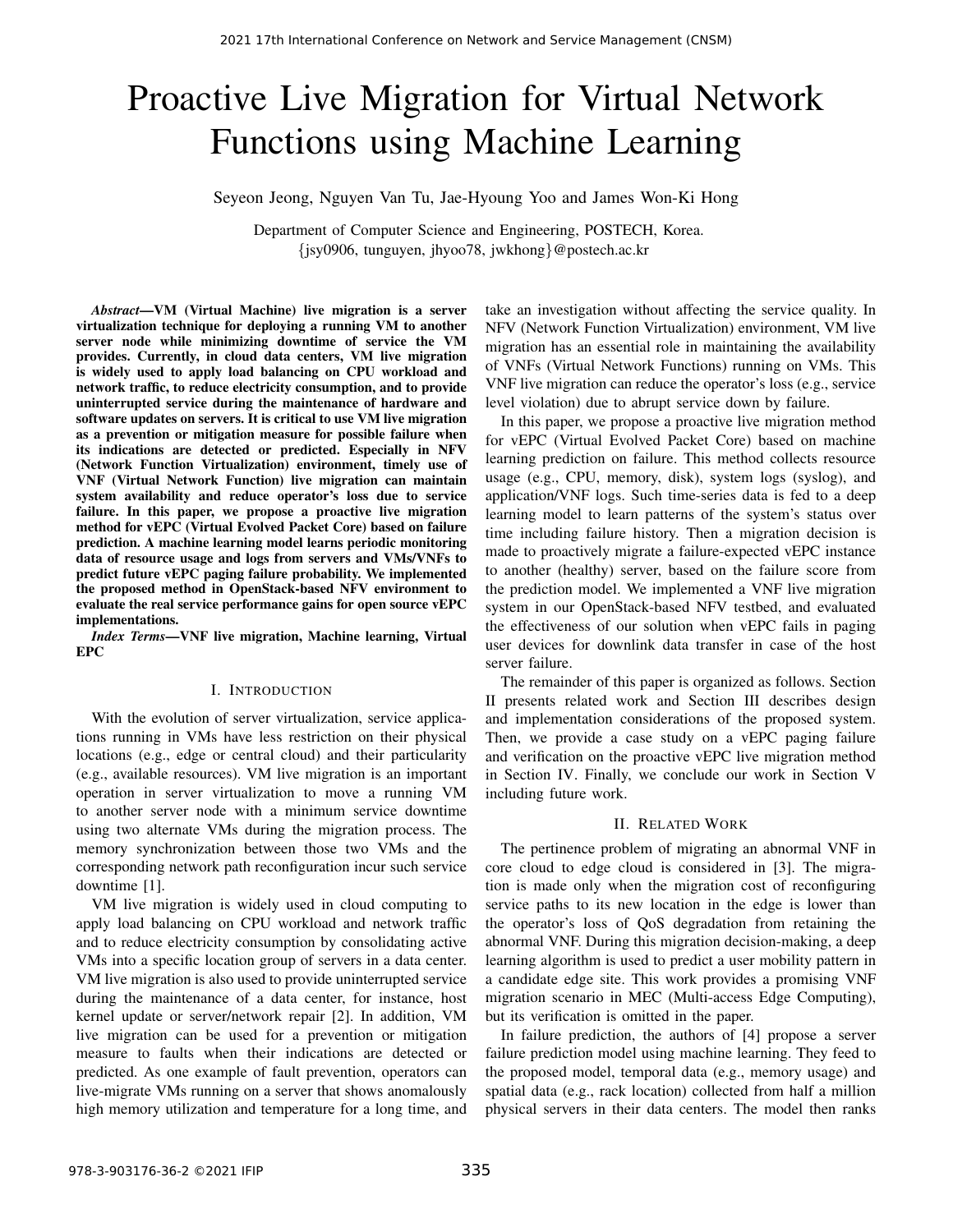top-k servers with predicted failure scores and shows that there is a tendency that servers with failure history are more likely to be failed again in the future. The authors prove that the overall VM failure rate decreases by 30% after using the failure prediction score in allocating and migrating VMs. VNF failure also can be predicted by learning system logs [5]. In this work, syslog of telco production vPE (Virtual Provider Edge) router instances is fed into a deep learning model that detects abnormal patterns of syslog and generates early warnings to possible vPE failure. Although it is difficult for individual researchers to access such production data in both [4] and [5], they show the effectiveness of failure prediction using machine learning and the possibility of applying proactive VNF live migration in a real environment.

A VNF backup method can be compared with a VNF live migration method. A generic VNF backup method maintains at least two instances of one master and slaves for one VNF type to ensure one of the slaves immediately takes over the master role when the master becomes failed [6]. This approach has the advantage of minimized service downtime thanks to previously configured backup paths, but it requires more resource allocation and a refined state synchronization mechanism among the group of VNF instances. On the other hand, VNF live migration has longer service downtime but it requires fewer resources and is stateful (i.e., sessions remained after migration). One most dominant clouding platform, OpenStack, provides the stateful VM live migration by making many lowlevel considerations transparent to users.

## III. DESIGN AND IMPLEMENTATION

The proposed VNF live migration system consists of the Monitoring module, the Prediction module, and the Migration module (in Fig. 1). This system operates as one modular function in the previously proposed Network Intelligence architecture [7]. The implementation of this architecture in our site references the ETSI NFV-MANO model [8], so the VNF live migration system proposed in this paper is compliant with other NFV management functions in our previous work (e.g., auto-scaling [9]).

In the proposed system, the Monitoring module periodically collects monitoring data of resource usage, system logs (syslog), and application-level VNF logs from servers and VMs/VNFs. We will show how log data is used to predict vEPC failure in Section IV. To implement this module, we deploy collectd as monitoring agents on both servers and VMs to collect their CPU, memory, disk and network I/O. Likewise syslog, log messages of individual VNFs (if generated in a file) are also registered to the collectd log module to be sent towards a central monitoring node. We use influxDB to store time-series data and build Grafana and Graylog for analysis on time-series data and log messages respectively. To integrate with machine learning algorithms in the Prediction module, data can be served as either query-base (Swagger OpenAPI) or Publication/Subscription-base (Apache Kafka).

Next, the Prediction module operates machine learning models that are used to assist VNF live migration decisions.



Fig. 1: Proposed VNF live migration system architecture

We discuss in Section IV how this module predicts vEPC failure in detail. By learning monitoring data that can reflect repeated patterns of workload and network traffic in a data center, the model also identifies the best destination server for VNF live migration, based on predicted resource states or capacities of all servers in near future.

Lastly, the Migration module generates a final decision on VNF live migration. This module requests the Prediction module to return the best migration destination for VNFs running in an anomalous node. We note that the best destination server may not be the least load one because such greedy selection does not ensure the optimality of the migration decision if there should be an upcoming heavy workload or traffic on the server. Then this server is likely to be overloaded, and the next migration decision could be made against the previously migrated VNFs again, leading to the cost of service downtime. Whereas, our VNF live migration method uses the prediction about upcoming server states from the machine learning models. Fig. 2 supports the fact and provides average throughput and response time of a web server VM in different destination server selections for live migration. Our method (proposed) shows 13%, 6% and 8% increase in the average number of requests per second, compared to no-mig, random and cpu-least policy respectively.

The NFVO module that is implemented in the previous work [7] takes the VNF migration decision parameters of the target VNF IDs and the destination server ID (OpenStack manages) from the Migration module and calls OpenStack VM live migration APIs to enforce the migration decisions into the testbed.

# IV. CASE STUDY ON VEPC LIVE MIGRATION

In this section, we describe the mechanism of paging UE in vEPC and a vulnerability issue of the (consecutive) vEPC paging failure [10]. Then we introduce our approach to tackle the issue using proactive vEPC live migration based on the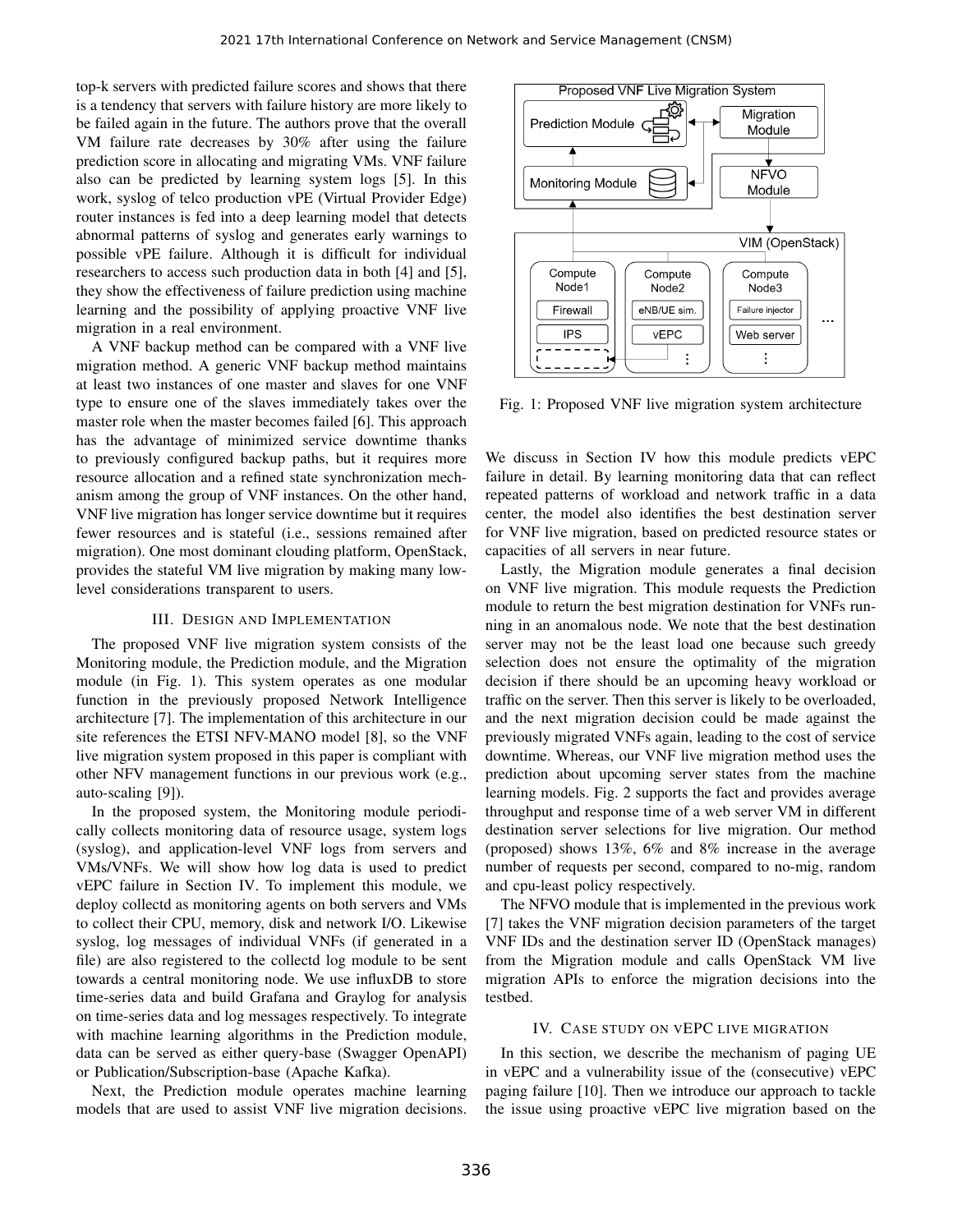

Fig. 2: Average performance of a web server VM in different destination server selections for live migration

failure prediction. Finally, we evaluate its effectiveness as a failover solution to cloud-based vEPC deployment from the vEPC failure scenario injected into our testbed (Section III).

#### *A. Paging Mechanism in vEPC*

The EPC is the core network architecture for 3GPP LTE (Long Term Evolution) networks. It consists of separated network functions (NFs) of MME (Mobility Management Entity), S-GW (Serving Gateway), P-GW (PDN Gateway), and others. With the evolution of server virtualization, this functional split accelerates the realization of CUPS (Control and User Plane Separation) and the deployment of virtualized EPC in the telco's cloud. These virtualized NFs of vEPC that can operate in VMs are much flexible and scalable (e.g., autoscaling) from benefits of cloud computing than its deployment in vendor-specific proprietary hardware [11]. However, this vEPC also inherits the weaknesses of server virtualization and cloud computing. One major factor is relatively unreliable host COTS servers that are vulnerable to malfunction or failure due to hardware (e.g., broken disk) or software issues (e.g., security breach).

The MME of EPC is the key control node for LTE access network. It is responsible for session and mobility management of user devices (UEs) via eNB (eNodeB). One major procedure of session management is awakening an idle-state UE to enable it to stop the recess period (e.g., for energy saving) and to reattach the MME (EPC) so that downlink data can be transferred to the UE. In this paging procedure, a paging message is sent from MME to eNB first over the S1AP/SCTP protocol. The idle-state UE who receives the paging message relayed by the eNB sends back the service request message to the MME to resume its session (e.g., data plane tunnel) previously allocated by the EPC during the initial connection establishment. However, in the case of MME in vEPC, if the host server of the vEPC or vEPC VM itself becomes malfunctioned or failed, there will be a possibility of failure in the bidirectional paging mechanism.

According to the 3GPP standard for paging failure (3GPP TS 24.301 [12]), a paging timer, called T3413, is created in MME once a paging message is sent to UE, and then MME



Fig. 3: vEPC paging failure

retransmits a paging message at the timer expiry with the creation of a new timer (Fig. 3). At the same time of the timer expiry, the *Downlink Data Notification Failure Indication* message is sent to S-GW, who holds the downlink data in its (limited) queue or drops it once receiving the notification signal. If the malfunction of vEPC is temporary (e.g., resource overload), the paging procedure can be recovered by retransmissions of paging messages. However, if the malfunction is long-term due to the host server failure, it costs the following until failover.

- Loss of downlink data: the amount of downlink data loss is proportional to the number of UEs whose sessions are managed by the vEPC on the failed host server.
- Wasted resources: similarly, MME must hold resources (e.g., session information, timers) allocated to the nonresponding UEs because it does not know when attempts to reattachment are resumed.

Failover procedure to this consecutive paging failures is not standardized and depends on vendor-specific implementation. For the three representative open source vEPC implementations (upstream) as of this writing, we analyze their behavior in the case of consecutive paging failure. We observed that those vEPC implementations behave differently, and srsRAN (successor of srsLTE) [13] and NextEPC appear not to tackle the paging failure properly but to pay the costs above. Open5GS (successor of NextEPC) [14] shows an active handling for the consecutive paging failure by freeing the resource wasted by non-responding UEs but the loss of downlink data is unavoidable. To properly manage this vEPC failure, an NFV orchestration-level solution is needed considering the vEPC deployment in a cloud data center. In this context. we propose a proactive vEPC live migration method using deep learningbased vEPC failure prediction.

## *B. Prediction on vEPC Paging Failure*

As mentioned in Section II, VM/VNF live migration in OpenStack is stateful because it ensures memory synchronization between two VMs used in the process and the same IP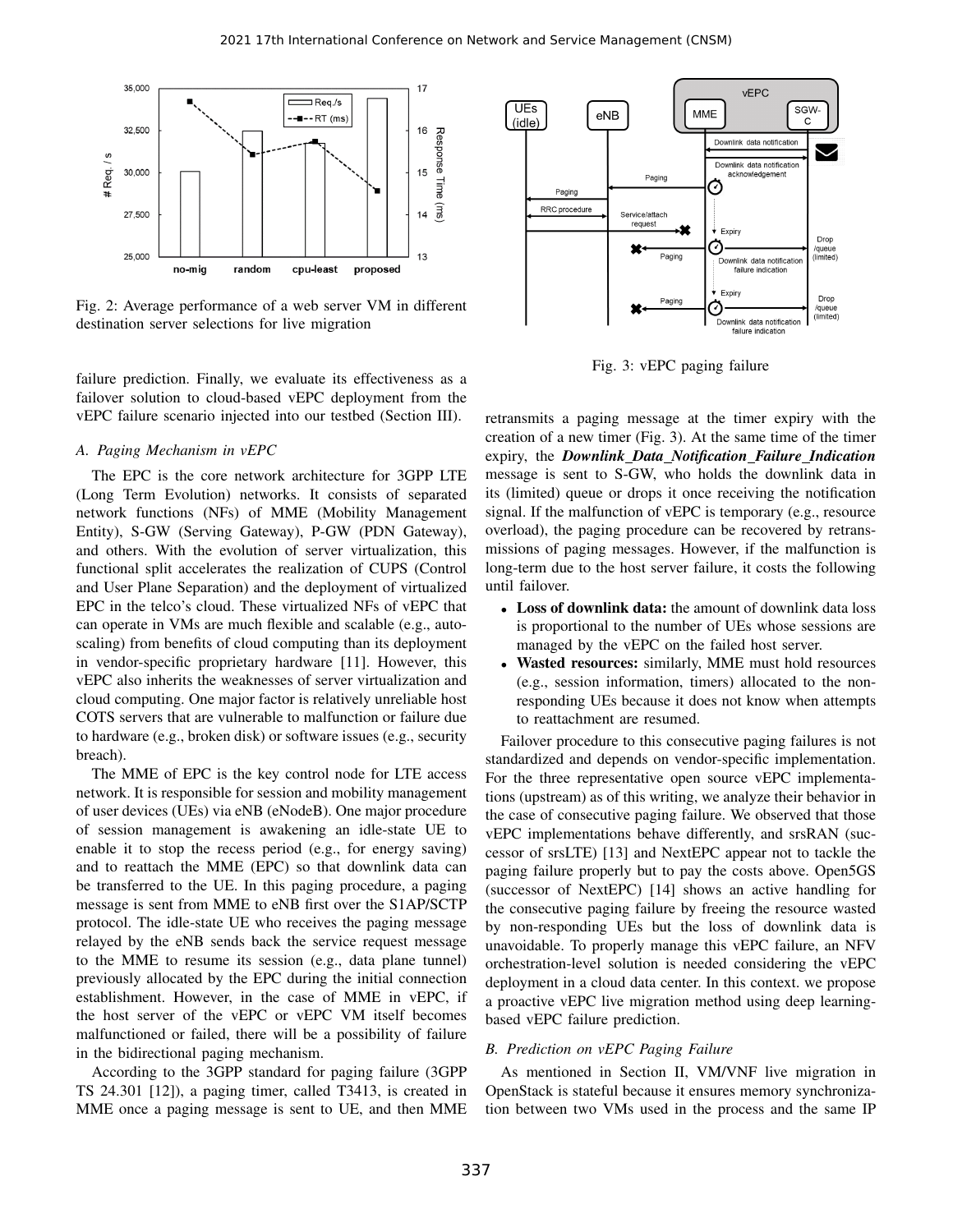address is preserved to the migrated VM with the corresponding network reconfigurations (e.g., changing forwarding rules) to the new location. In order words, most of the changes due to VM live migration is transparent to peers of the existing connections except for the short service downtime. Therefore, VM live migration is a suitable operation to manage and orchestrate vEPC instances. We focus on vEPC containing NFs altogether in a single VM (all-in-one) but it is also possible to deploy EPC NFs in different VMs of the same subnet. In the latter case, our approach proactively migrates an MME VM.

To predict the vEPC paging failure mainly due to the host server failure, we use an LSTM (Long Short-Term Memory) model to learn time-series resource (CPU, memory) usage of the host server and vEPC VM. The resource utilization values can be useful indicators for anomaly (e.g., overload), but they are too generic to be used solely for comprehending the specific condition of the consecutive paging failure. Therefore, we use the vEPC log data of *Downlink Data Notification Failure Indication* which is generated at the time of T3413 paging timer expiry. This log as its name implies is a clear indication for the consecutive paging failure but not always leads to the failure. There would be other useful vEPC logs that can increase the failure prediction accuracy but the logging is dependent on vEPC implementations (i.e., vendor-specific), so we only use the standardized log message. Considering that excessive memory consumption is one major cause of server failure [4] [15], we use the swap disk utilization that indirectly indicates the out of memory state and we also refer to the syslog of *OOM killed process PID* which is generated when a process is forcibly terminated by the OOM (Out of Memory) killer in the host OS kernel thread. The overall architecture of the LSTM model to predict the vEPC failure is shown in Fig. 4.

To apply supervised learning to our LSTM model for better prediction accuracy, failure label (ground-truth) data is needed. The vEPC log of *BROKEN PIPE* can be an obvious failure label in that in Linux it represents "connection closed by peer", which means the tunnel for control signal between vEPC and UE (via eNB) is closed by the eNB/UE side first. This happens when eNB finds from its SCTP configurations (e.g., max retransmissions, heartbeat timeout) that vEPC (MME) is unreachable and then closes the socket. The connection can be reopened by an attach-request from the UE side, but vEPC should be still not responding until failover.

Finally, we generate a dataset by repeatedly injecting resource anomaly and vEPC failure scenarios ("broken pipe") of different periods and there premonitory conditions ("downlink data failure indication"). According to [15], flapping network cards and unexpected host memory consumption are major causes of server (node) failure in data centers, and they use VM live migration to maintain the service quality by relocating VMs to healthy servers. To simulate such server failure cases, we implemented a server failure injector that utilizes a resource stress tool (stress-ng) and some Linux



Fig. 4: LSTM model for predicting vEPC paging failure

commands to control network interfaces of servers in our testbed (Fig. 1).

## *C. Verification*

*1) Prediction model:* We use the dataset of 11,696 records and each record for a time unit (e.g., 5 seconds monitoring interval) includes CPU/memory/swap space utilization, the number of "vEPC downlink failure indication" logs, the number of "OOM killed process" syslog, and the occurrence of "vEPC broken pipe" log as a failure label (0 or 1). The proportion of failures in the total time units is 2,898 and the total failure duration consists of 95% of short-term (30, 50, 100 time units) and 5% of long-term (500, 1000, 2000 time units). We assume that the failures in short-term periods represent temporary server anomaly (e.g., resource overload) which can be resolved over time and the resulting vEPC paging failures also can be recovered by paging retransmissions. Proactive vEPC migration to avoid those short failure periods may be an excessive measure with no benefit or even degradation in service performance, considering the incurred service downtime and completion time possibly longer than the failure period. We used Keras and TensorFlow to build the LSTM models in the Prediction module (Fig. 1).

*2) Downlink throughput:* In this section, we compare downlink throughput measurements with and without the proposed proactive vEPC live migration, using the generated vEPC failure prediction models and the testing dataset which is a part of the collected dataset (records) in the previous section. In the testing scenario, the iPerf client VM sends TCP traffic to the eNB/UE simulator (srseNB/srsUE in srsRAN) VM via the vEPC (srsEPC in srsRAN) VM. We can expect the followings: if the vEPC under the test is in a failure period, the downlink throughput is 0, else the vEPC is proactively migrated to one healthy server before entering a failure period, then the downlink traffic is preserved with a temporary loss from the live migration service downtime. The timing of a migration can be tuned by a threshold for the predicted failure score at the moment; a threshold of 0.5 leads to an aggressive

<sup>&</sup>lt;sup>1</sup>https://github.com/syjeong96/vEPC\_failure\_prediction.git